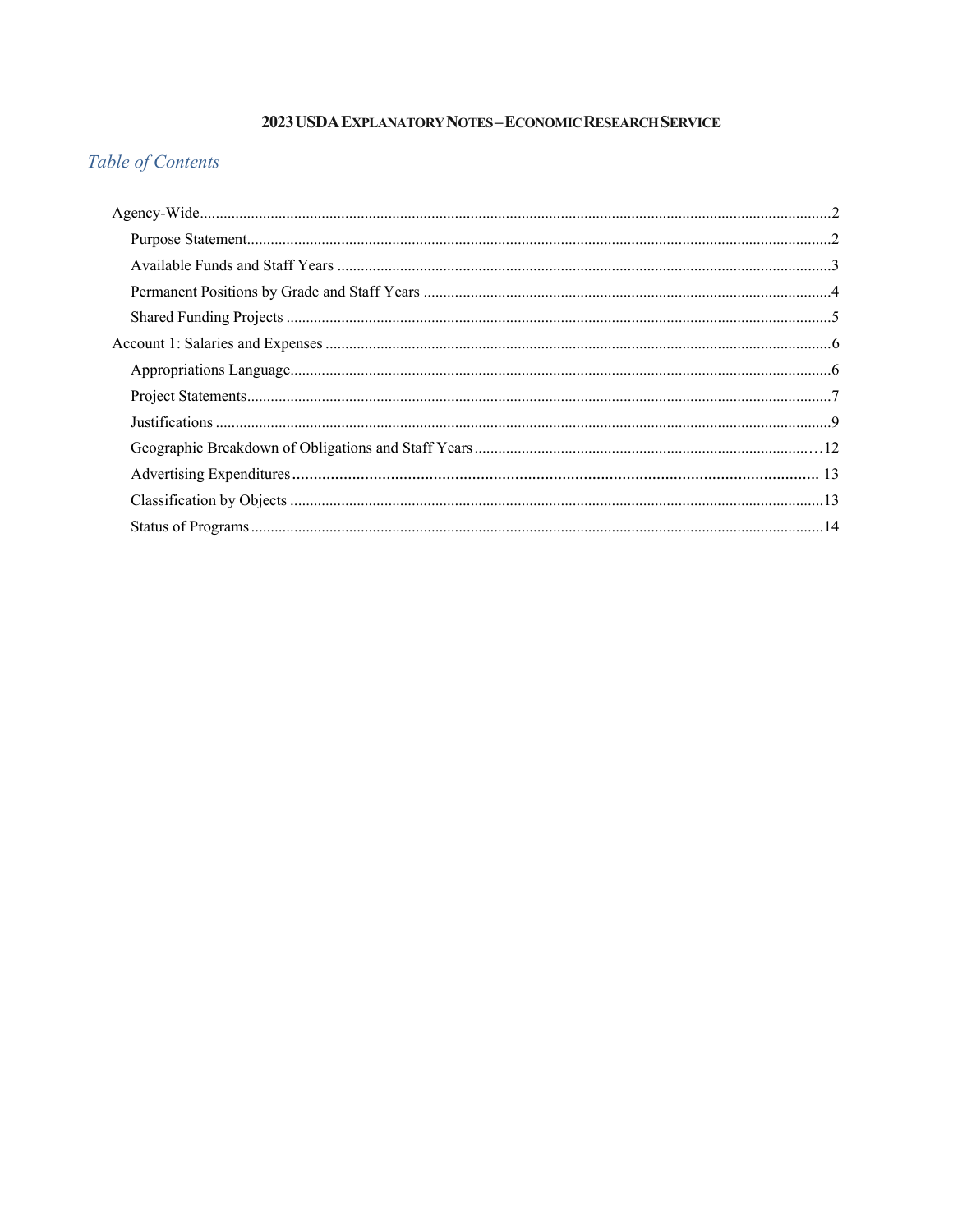### <span id="page-1-0"></span>*AGENCY-WIDE*

# <span id="page-1-1"></span>**PURPOSE STATEMENT**

The Economic Research Service (ERS) was established in 1961 from components of the former Bureau of Agricultural Economics principally under the authority of the Agricultural MarketingAct of 1946 (7 U.S.C. 1621 - 1627). The mission of ERS is to inform and enhance public and private decision making by anticipating emerging issues and conducting sound, peer-reviewed economic research on policy-relevant issues related to agriculture, food, natural resources, and rural America. ERS is also the primary source of statistical indicators that, among other things, gauge the health of the farm sector (including farm income estimates and projections), assess the current and expected performance of the agricultural sector (including trade), and provide measures of food security in the U.S. and abroad. The Agency's intramural research is conducted by a highly trained staff of economists and social scientists through an integrated program of research, market outlook, analysis, and data development. Key clientele includes White House and USDA policy officials, program administrators/managers, the U.S. Congress, other Federal agencies, State and local government officials, and organizations including farm and industry groups interested in public policy issues.

ERS develops its research program in coordination with other USDA research agencies, USDAprogram agencies, and other external collaborators. Activities to support this mission involve research and development of economic and statistical indicators on a broad range of topics, including but not limited to global agricultural market conditions, trade restrictions, agribusiness concentration, farm business and household income, farm program participation and risk management, farm and retail food prices, foodborne illnesses, food labeling, local and organic products and markets, nutrition, food assistance programs, drought resilience, conservation, technology adoption, and rural employment. Research results and economic indicators on such important agricultural, food, natural resource, and rural issues are fully disseminated to public and private decision makers through reports and articles; special staff analyses, briefings, and presentations; databases; and individual contact.

ERS headquarters is located in Washington, D.C., with a new office established in 2019 in Kansas City. As of September 30, 2021, ERS had 288 permanent full-time employees; 79 employees are in the headquarters office and 209 are in the field office.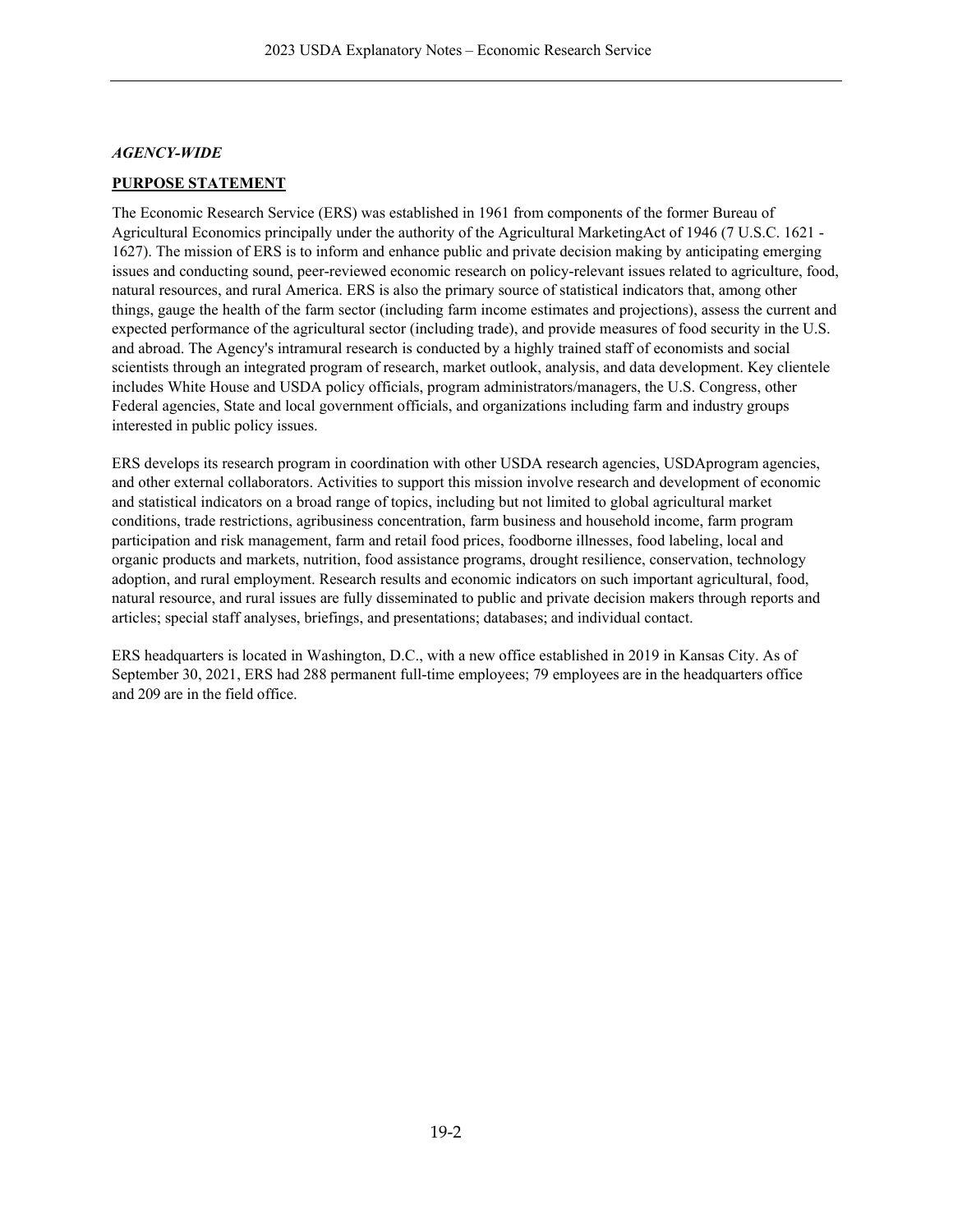### <span id="page-2-0"></span>**AVAILABLE FUNDS AND STAFF YEARS**

#### *Table ERS-1. Available Funds and FTEs (thousands of dollars, FTEs)*

| <b>Item</b>                               | 2020<br>Actual | <b>FTE</b> | 2021<br>Actual | <b>FTE</b>               | 2022<br><b>Estimated</b> | <b>FTE</b> | 2023<br><b>Budget</b> | <b>FTE</b> |
|-------------------------------------------|----------------|------------|----------------|--------------------------|--------------------------|------------|-----------------------|------------|
|                                           |                |            |                |                          |                          |            |                       |            |
| Salaries and Expenses:                    |                |            |                |                          |                          |            |                       |            |
| Discretionary Appropriations              | \$84,757       | 194        | \$85,476       | 288                      | \$85,476                 | 329        | \$99,552              | 329        |
| Mandatory Appropriations                  |                |            | 2,000          | $\overline{\phantom{0}}$ |                          |            |                       |            |
| <b>Total Discretionary Appropriations</b> | 84,757         | 194        | 85,476         | 288                      | 85,476                   | 329        | 99,552                | 329        |
| <b>Total Supplemental Appropriations</b>  |                |            | 2,000          | $\overline{a}$           |                          |            |                       |            |
| Total Adjusted Appropriation              | 84,757         | 194        | 87,476         | 288                      | 85,476                   | 329        | 99,552                | 329        |
| Total Available                           | 84,757         | 194        | 87,476         | 288                      | 85,476                   | 329        | 99,552                | 329        |
| Lapsing Balances                          | $-3,039$       |            |                |                          |                          |            |                       |            |
| Balance Available, EOY                    | 500            |            |                |                          |                          |            |                       |            |
| <b>Total Obligations</b>                  | 82,218         | 194        | 87,476         | 288                      | 85,476                   | 329        | 99,552                | 329        |
| Total Obligations, ERS                    | 82,218         | 194        | 87,476         | 288                      | 85,476                   | 329        | 99,552                | 329        |
| Total, Agriculture Available              | 84,757         | 194        | 87,476         | 288                      | 85,476                   | 329        | 99,552                | 329        |
| Total Available, ERS                      | 84,757         | 194        | 87,476         | 288                      | 85,476                   | 329        | 99,552                | 329        |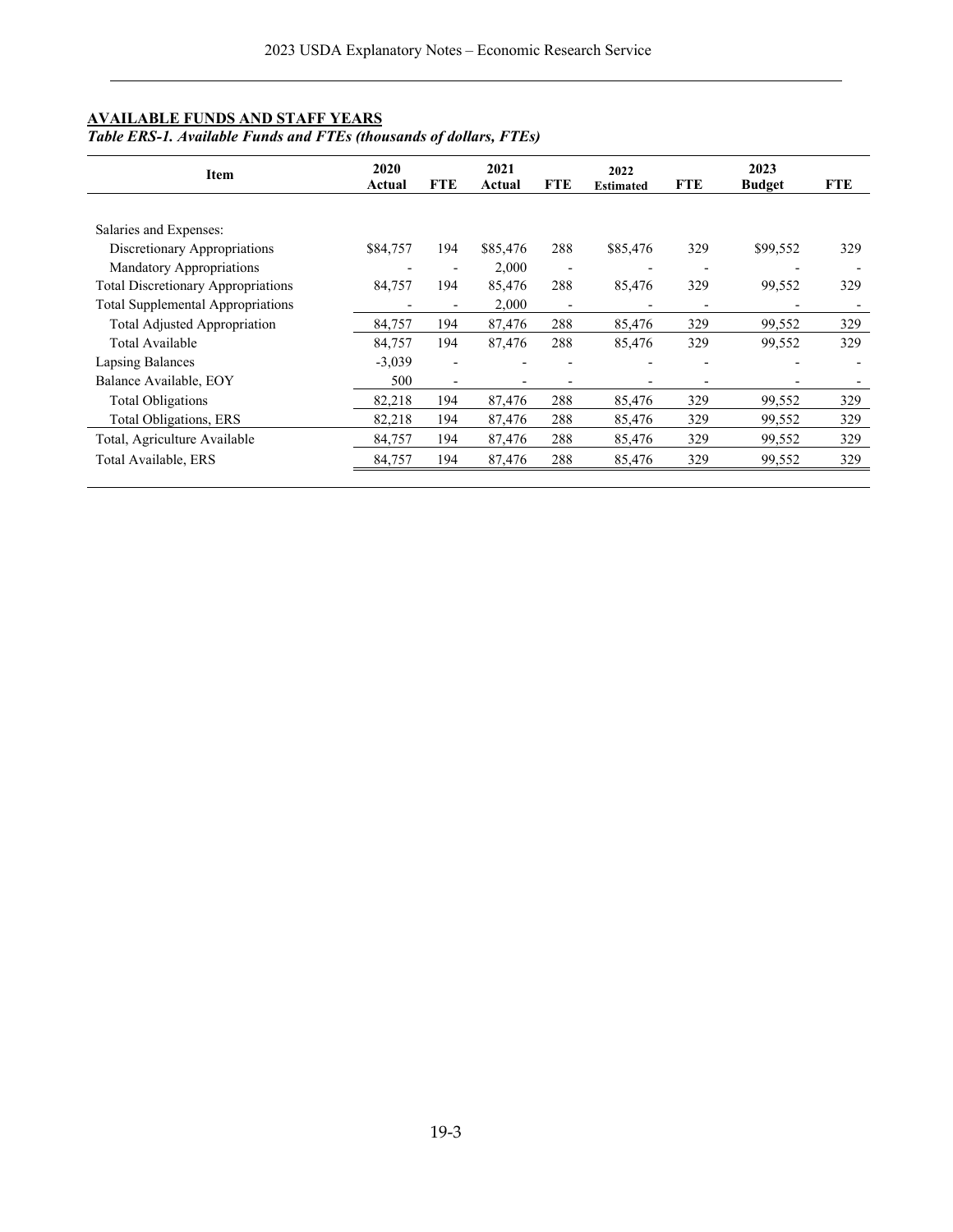# **PERMANENT POSITIONS BY GRADE AND STAFF YEAR**

*Table ERS-2. Permanent Positions by Grade and FTEs*

| Item                   | D.C. | Field          | 2020<br>Actual<br>Total | D.C.           | Field          | 2021<br>Actual<br><b>Total</b> | D.C. | Field          | 2022<br><b>Estimated</b><br><b>Total</b> | D.C.           | Field          | 2023<br><b>Estimated</b><br><b>Total</b> |
|------------------------|------|----------------|-------------------------|----------------|----------------|--------------------------------|------|----------------|------------------------------------------|----------------|----------------|------------------------------------------|
| <b>SES</b>             |      | 5              | 6                       |                | 5              | 6                              |      | 5              |                                          |                | 5              | 6                                        |
| $GS-15$                | 28   | 48             | 76                      | 28             | 48             | 76                             | 28   | 48             | 28                                       | 28             | 48             | 76                                       |
| $GS-14$                | 20   | 52             | 72                      | 20             | 52             | 72                             | 20   | 52             | 20                                       | 20             | 52             | 72                                       |
| $GS-13$                | 20   | 55             | 75                      | 20             | 55             | 75                             | 20   | 55             | 20                                       | 20             | 55             | 75                                       |
| $GS-12$                | 5    | 47             | 52                      | 5              | 47             | 52                             | 5    | 47             | 5                                        | 5              | 47             | 52                                       |
| $GS-11$                | 4    | 26             | 30                      | 4              | 26             | 30                             | 4    | 26             | 4                                        | $\overline{4}$ | 26             | 30                                       |
| $GS-9$                 |      | 12             | 13                      |                | 12             | 13                             | 1    | 12             |                                          |                | 12             | 13                                       |
| $GS-8$                 |      |                |                         | $\blacksquare$ |                |                                | ۰    |                | ۰                                        |                |                |                                          |
| $GS-7$                 |      | $\overline{2}$ | $\overline{2}$          | $\blacksquare$ | $\overline{2}$ | $\overline{2}$                 | ۰    | $\overline{2}$ | ۰                                        |                | $\overline{2}$ | $\overline{2}$                           |
| $GS-4$                 |      |                |                         | $\blacksquare$ |                |                                | ٠    |                | ۰                                        |                |                |                                          |
| $GS-3$                 |      |                |                         |                |                |                                | Ē,   |                |                                          |                |                |                                          |
| <b>Total Permanent</b> | 79   | 250            | 329                     | 79             | 250            | 329                            | 79   | 250            | 79                                       | 79             | 250            | 329                                      |
| Unfilled, EOY          | ٠    | $-135$         | $-135$                  |                | $-41$          | $-41$                          |      |                | $\overline{\phantom{a}}$                 |                |                |                                          |
| Total Perm. FT EOY     | 79   | 115            | 194                     | 79             | 209            | 288                            | 79   | 250            | 79                                       | 79             | 250            | 329                                      |
| <b>FTE</b>             | 79   | 115            | 194                     | 79             | 209            | 288                            | 79   | 250            | 329                                      | 79             | 250            | 329                                      |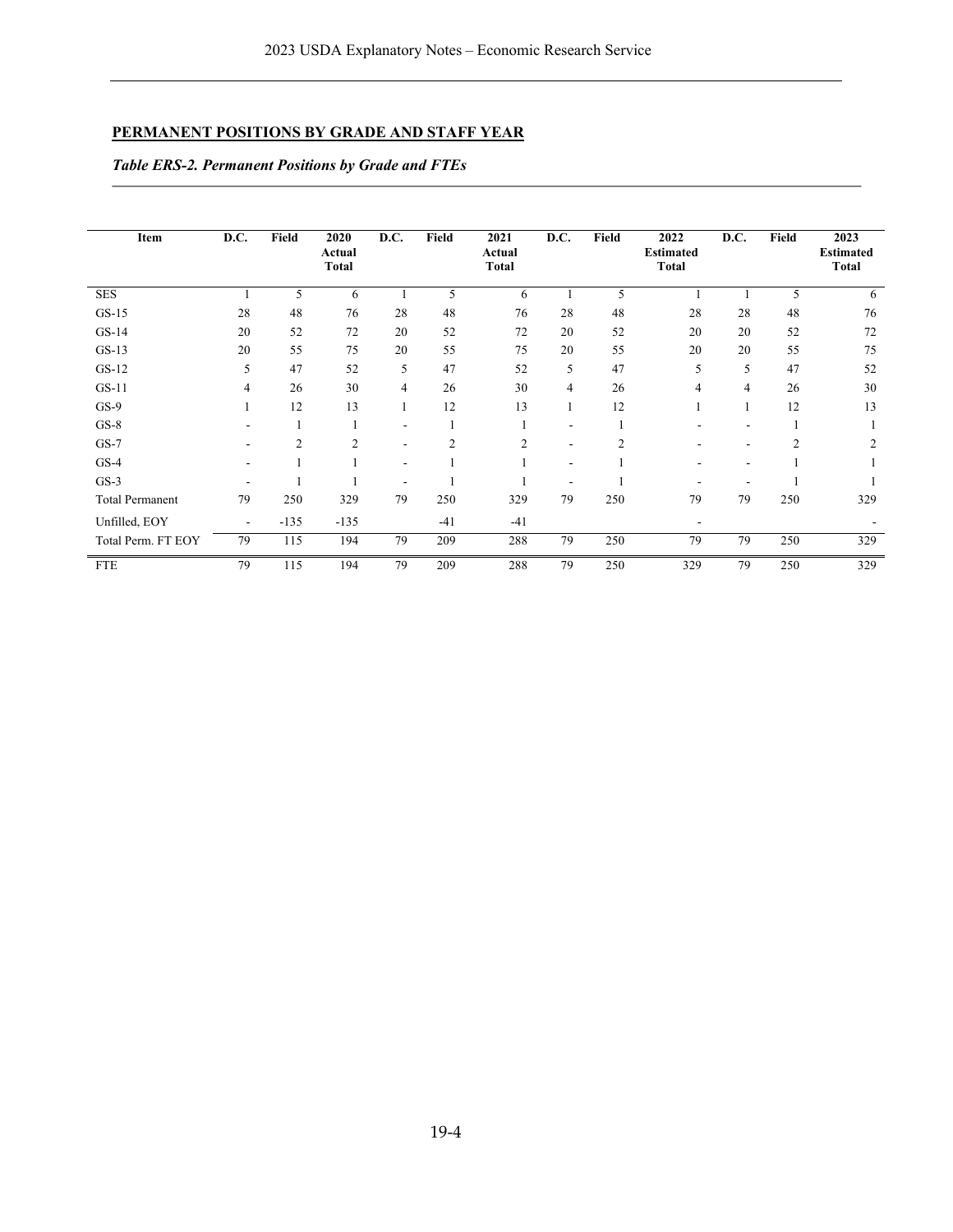# **SHARED FUNDING PROJECTS** *Table ERS-3. Shared Funding Projects (dollars in thousands)*

<span id="page-4-0"></span>

| Item                                                    | 2020<br>Actual | 2021<br><b>Enacted</b> | 2022<br><b>Estimated</b> | 2023<br><b>Budget</b> |
|---------------------------------------------------------|----------------|------------------------|--------------------------|-----------------------|
| <b>Working Capital Fund:</b>                            |                |                        |                          |                       |
| <b>Administrative Services:</b>                         |                |                        |                          |                       |
|                                                         | \$40           | \$43                   | \$14                     | \$13                  |
|                                                         | 87             | 55                     | 71                       | 71                    |
|                                                         | 46             | 46                     | 44                       | 44                    |
|                                                         | 6              | 8                      | 10                       | 10                    |
|                                                         | 179            | 152                    | 139                      | 138                   |
| Communications:                                         |                |                        |                          |                       |
|                                                         | 85             | 123                    | 119                      | 105                   |
|                                                         |                |                        |                          |                       |
| Finance and Management:                                 |                |                        |                          |                       |
|                                                         | 81             | 75                     | 64                       | 65                    |
|                                                         | 64             | 87                     | 82                       | 85                    |
|                                                         | 145            | 162                    | 146                      | 150                   |
| Information Technology:                                 |                |                        |                          |                       |
|                                                         | 581            | 2,085                  | 2,047                    | 2,116                 |
| Department Administration Information Technology Office | 25             | 473                    | 97                       | 97                    |
|                                                         | 287            | 768                    | 438                      | 491                   |
|                                                         | 1,303          | 1,220                  | 1,153                    | 844                   |
|                                                         | 2,196          | 4,546                  | 3,735                    | 3,548                 |
|                                                         |                | 2                      | 2                        | 2                     |
|                                                         | 2,605          | 4,985                  | 4,141                    | 3,943                 |
| <b>Department-Wide Shared Cost Programs:</b>            |                |                        |                          |                       |
|                                                         | $\overline{2}$ | 2                      | 2                        | 2                     |
|                                                         | 26             | 22                     | 24                       | 24                    |
|                                                         | 2              |                        |                          |                       |
|                                                         | 1              | $\overline{a}$         | 18                       | 18                    |
|                                                         | 10             | 31                     | 29                       | 29                    |
|                                                         | 11             | 11                     | 12                       | 12                    |
|                                                         | 18             | 14                     | 14                       | 14                    |
|                                                         | 15             | 15                     | 15                       | 15                    |
|                                                         | 19             | 21                     | 20                       | 20                    |
|                                                         | $\overline{4}$ | 4                      | 4                        | 4                     |
|                                                         | 18             |                        | 8                        | 10                    |
|                                                         |                | 17                     | 15                       | 15                    |
|                                                         | 126            | 137                    | 161                      | 163                   |
|                                                         |                |                        |                          |                       |
| E-Gov:                                                  |                |                        |                          |                       |
|                                                         |                | \$5                    | \$7                      | \$7                   |
|                                                         | \$13           | 13                     | 13                       | 13                    |
|                                                         | 1              | 1                      | -1                       | 1                     |
|                                                         | 1              | 1                      |                          |                       |
|                                                         | 15             | 20                     | 21                       | 21                    |
|                                                         | 2,746          | 5,142                  | 4,323                    | 4,127                 |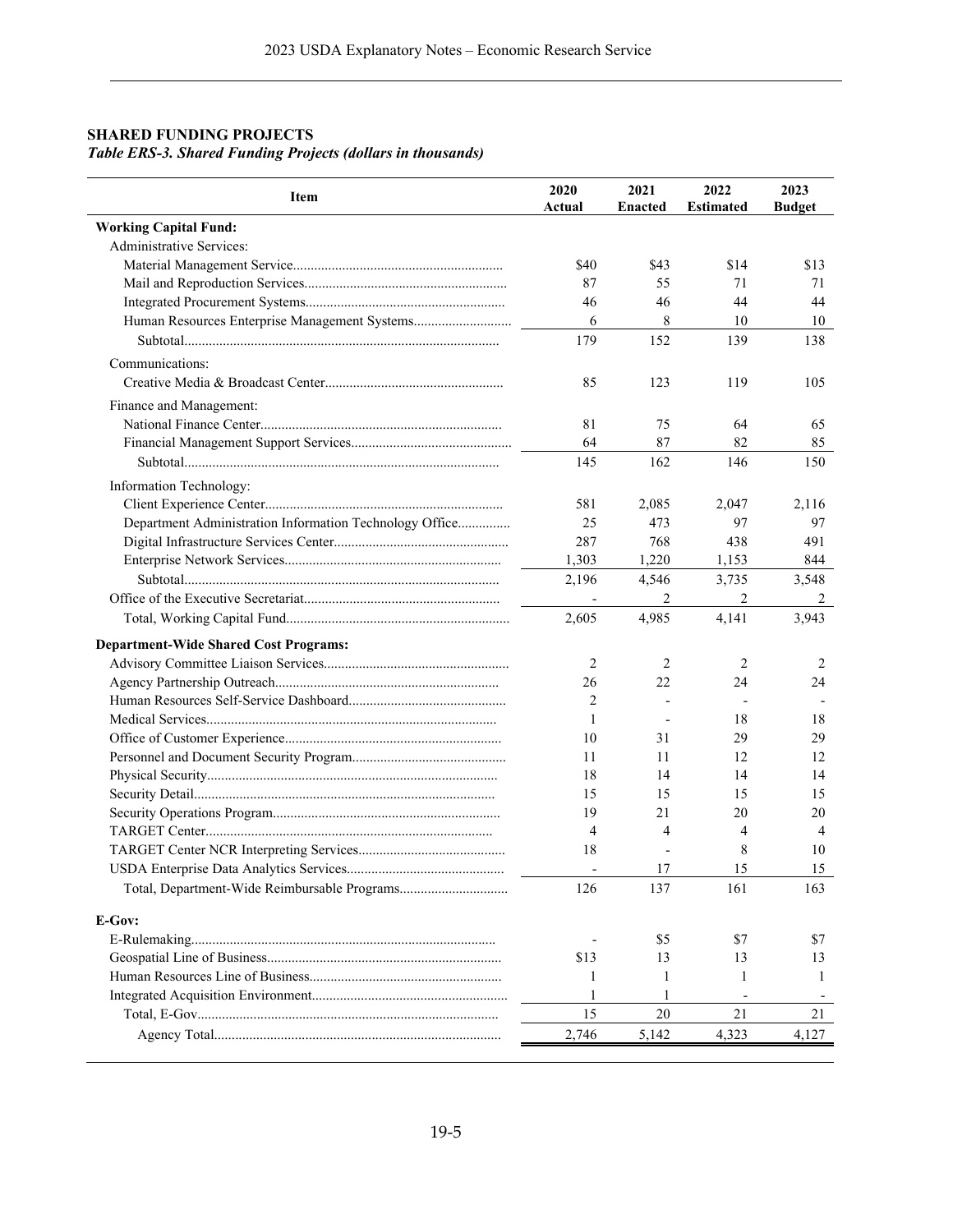# *ACCOUNT 1: SALARIES AND EXPENSES*

# <span id="page-5-0"></span>**APPROPRIATIONS LANGUAGE**

The appropriations language follows (new language underscored; deleted matter enclosed in brackets):

For necessary expenses of the Economic Research Service [\$85,476,000] \$99,552,000.

### **Lead-Off Tabular Statement**

*Table ERS-4. Lead-Off Tabular Statement (in dollars)*

| Item                    | Amount        |
|-------------------------|---------------|
|                         |               |
| Estimate, 2022          | \$85,476,000  |
| Change in Appropriation | $+14,076,000$ |
| Budget Estimate, 2023   | 99,552,000    |
|                         |               |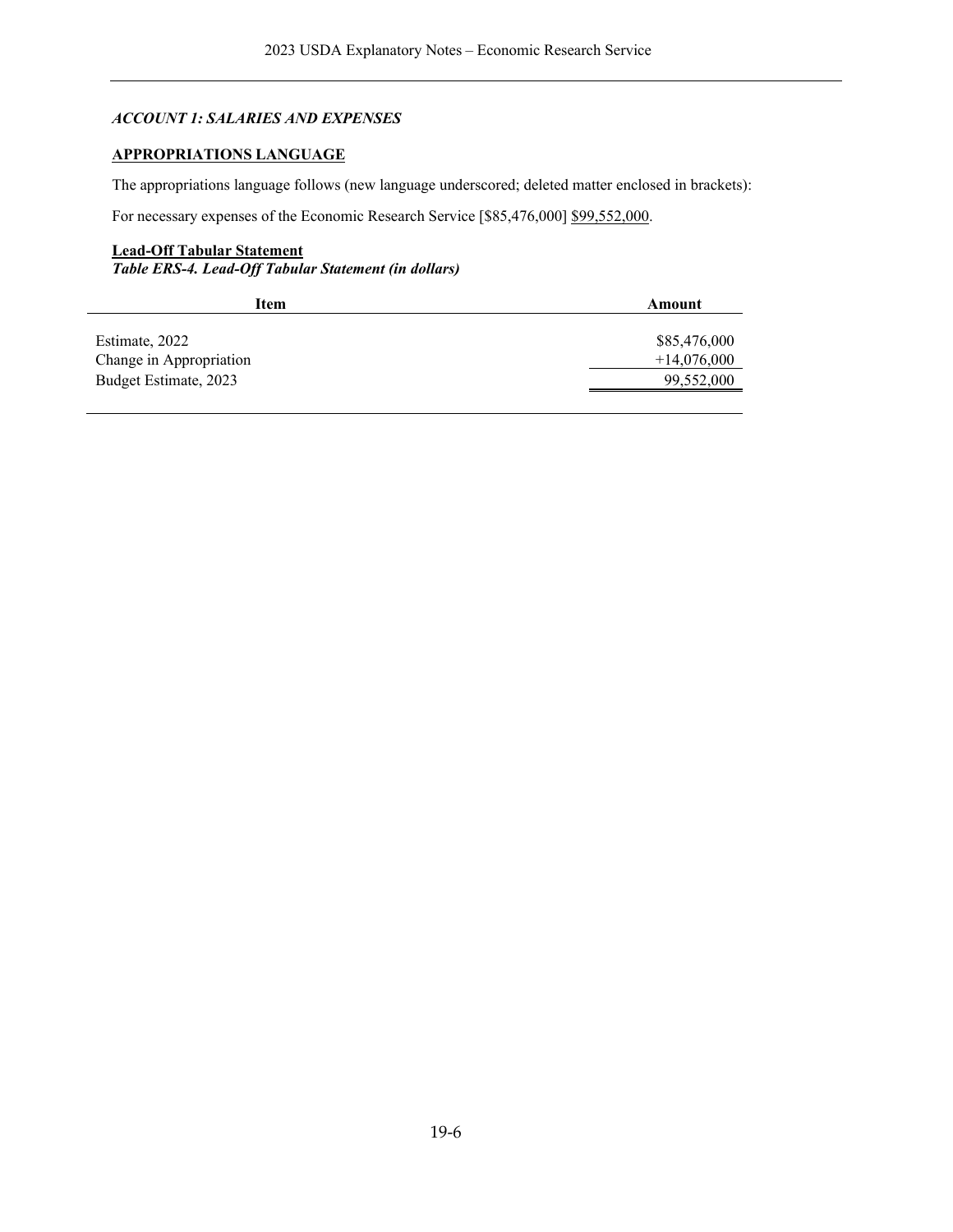# **PROJECT STATEMENT**

*Table ERS-5. Project Statement Appropriations (thousands of dollars, FTE)*

<span id="page-6-0"></span>

| Item                                   | 2020 Actual | <b>FTE</b>               | 2021<br><b>Enacted</b> | <b>FTE</b>               | 2022<br><b>Estimated</b> | <b>FTE</b> | 2023<br><b>Estimated</b> | <b>FTE</b> | Inc. or Dec. | FTE Inc. or<br>Dec. | Chg<br><b>Key</b> |
|----------------------------------------|-------------|--------------------------|------------------------|--------------------------|--------------------------|------------|--------------------------|------------|--------------|---------------------|-------------------|
| Discretionary Appropriations:          |             |                          |                        |                          |                          |            |                          |            |              |                     |                   |
| Economic Analysis and Research         | \$84,757    | 194                      | \$85,476               | 288                      | \$85,476                 | 329        | \$99,552                 | 329        | \$14,076     | $\blacksquare$      | (1)               |
| Subtotal                               | 84,757      | 194                      | 85,476                 | 288                      | 85,476                   | 329        | 99,552                   | 329        | 14,076       |                     |                   |
| Supplemental Appropriations:           |             |                          |                        |                          |                          |            |                          |            |              |                     |                   |
| <b>Consolidated Appropriations Act</b> |             |                          | 2,000                  | $\overline{\phantom{a}}$ |                          |            |                          |            |              |                     |                   |
| Subtotal                               |             |                          | 2,000                  | $\overline{\phantom{a}}$ |                          |            |                          |            |              |                     |                   |
| <b>Offsetting Collections:</b>         |             |                          |                        |                          |                          |            |                          |            |              |                     |                   |
|                                        |             |                          |                        |                          |                          |            |                          |            |              |                     |                   |
| Total Adjusted Approp                  | 84,757      | 194                      | 87,476                 | 288                      | 85,476                   | 329        | 99,552                   | 329        | 14,076       |                     |                   |
|                                        |             |                          |                        |                          |                          |            |                          |            |              |                     |                   |
|                                        | 84,757      | 194                      | 87,476                 | 288                      | 85,476                   | 329        | 99,552                   | 329        | 14,076       |                     |                   |
| Total Available                        | 84,757      | 194                      | 87,476                 | 288                      | 85,476                   | 329        | 99,552                   | 329        | 14,076       |                     |                   |
| <b>Lapsing Balances</b>                | $-3,039$    | $\overline{\phantom{a}}$ |                        |                          |                          |            |                          |            |              |                     |                   |
| Bal. Available, EOY                    | 500         | $\overline{\phantom{a}}$ |                        |                          |                          |            |                          |            |              |                     |                   |
| <b>Total Obligations</b>               | 82,218      | 194                      | 87,476                 | 288                      | 85,476                   | 329        | 99,552                   | 329        | 14,076       |                     |                   |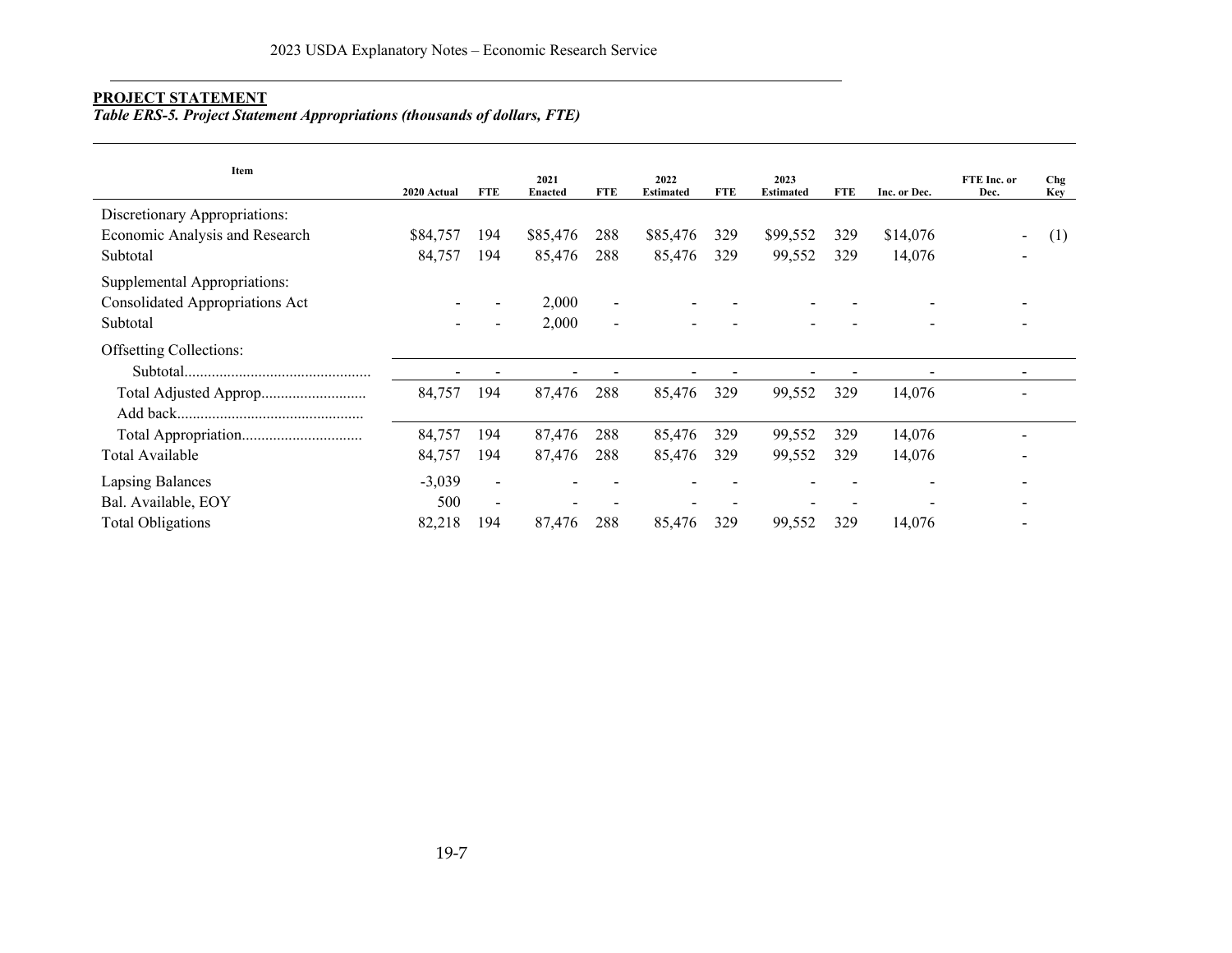| Item                           | 2020             |            | 2021           |            | 2022             |            | 2023             |            |              | <b>FTE</b><br>Inc. or |
|--------------------------------|------------------|------------|----------------|------------|------------------|------------|------------------|------------|--------------|-----------------------|
|                                | Actual           | <b>FTE</b> | <b>Enacted</b> | <b>FTE</b> | <b>Estimated</b> | <b>FTE</b> | <b>Estimated</b> | <b>FTE</b> | Inc. or Dec. | Dec.                  |
| Discretionary Obligations:     |                  |            |                |            |                  |            |                  |            |              |                       |
| Economic Analysis and Research | \$82,218         | 194        | \$85,476       | 288        | \$85,476         | 329        | \$99,552         | 329        | $+$ \$14,076 |                       |
|                                | 82,218           | 194        | 85,476         | 288        | 85,476           | 329        | 99,552           | 329        | $+14,076$    |                       |
| Mandatory Obligations:         |                  |            |                |            |                  |            |                  |            |              |                       |
|                                |                  |            |                |            |                  |            |                  |            |              |                       |
| Subtotal Mand Oblig            |                  |            |                |            |                  |            |                  |            |              |                       |
| Supplemental Obligations:      |                  |            |                |            |                  |            |                  |            |              |                       |
| Consolidate Appropriations Act |                  |            | 2,000          |            |                  |            |                  |            |              |                       |
|                                |                  |            | 2,000          |            |                  |            |                  |            |              |                       |
| <b>Total Obligations</b>       | 82,218           | 194        | 87,476         | 288        | 85,476           | 329        | 99,552           | 329        | $+14,076$    |                       |
| Add back:                      |                  |            |                |            |                  |            |                  |            |              |                       |
| <b>Lapsing Balances</b>        | 3,039            |            |                |            |                  |            |                  |            |              |                       |
| <b>Rescinded Balances</b>      |                  |            |                |            |                  |            |                  |            |              |                       |
| Balances Available, EOY:       |                  |            |                |            |                  |            |                  |            |              |                       |
| Farm Bill                      | 500              |            |                |            |                  |            |                  |            |              |                       |
| Total Bal. Available, EOY      |                  |            |                |            |                  |            |                  |            |              |                       |
| Total Available                | 85,757           | 194        | 87,476         | 288        | 85,476           | 329        | 99,552           | 329        | $+14,076$    |                       |
| Less:                          |                  |            |                |            |                  |            |                  |            |              |                       |
|                                | $\bf{0}$         |            |                |            |                  |            |                  |            |              |                       |
|                                | $\theta$         |            |                |            |                  |            |                  |            |              |                       |
|                                | 0                |            |                |            |                  |            |                  |            |              |                       |
|                                | $\theta$         |            |                |            |                  |            |                  |            |              |                       |
|                                | $\mathbf{0}$     |            |                |            |                  |            |                  |            |              |                       |
|                                | $\boldsymbol{0}$ |            |                |            |                  |            |                  |            |              |                       |
|                                | 85,757           | 194        | 87,476         | 288        | 85,476           | 329        | 99,552           | 329        | $+14,076$    |                       |

### **PROJECT STATEMENT**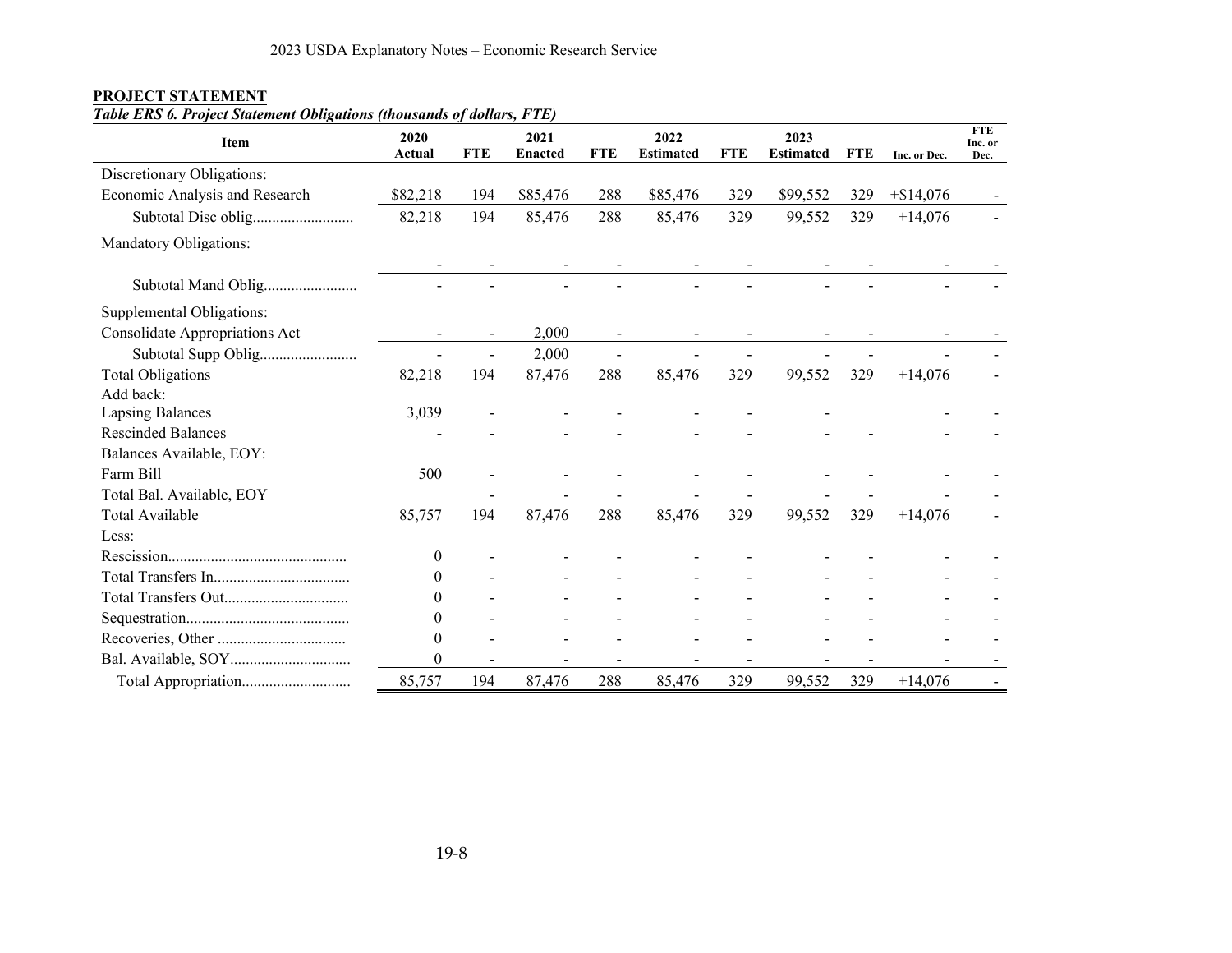# **JUSTIFICATIONS OF INCREASES AND DECREASES**

### **Economic Analysis and Research**

Funding is requested for ERS' core programs of research, analysis, market outlook, and data development. Proposals for ERS budget priorities include research that: (1) builds on unique or confidential data sources or investments at the Federal level; (2) provides coordination for a national perspective or framework; (3) requires sustained investment and large teams; (4) directly serves the U.S. Government's or USDA's longterm national goals; and (5) addresses questions with short-run payoff or that have immediate policy implications. ERS also seeks to cover the breadth of USDA programs (except forestry) and requests funding to ensure sustainedexpertise and to support the department through analysis of farming, commodity markets and trade, conservation, productivity growth, rural communities, food safety, food markets, and nutrition. ERS' strength in data linking, and in developing, modeling and monitoring outcome measures, including program performance and agricultural productivity growth, will contribute substantively to USDA's implementation of the Evidence Act as well as to USDA and REE's top priority goals for Agricultural Innovation and Sustainable Agricultural Intensification, to the extent that resources allow.

Activities in FY 2023 to ensure mission continuity include aggressive recruiting (following significant relocation-related attrition), completing the build out and move to a new permanentlocation in Kansas City, and vacating the Patriots Plaza lease in the National Capital Region.

At the funding level for FY 2023, the following funding changes are requested:

- 1) An increase of \$14,076,000 and no staff years (\$85,476,000 and 329 staff years available in FY 2022 annualized CR).
	- (A) An increase of \$321,000, which includes \$166,000 for pay inflation and \$155,000 for FERS for 2022 Pay and FERS:

This increase supports the pay increase which went into effect January 1, 2022, of a 2.7 percent Cost of Living pay increase for civilian employees, and a 1.1 percent increase to cover the expenses for the mandated increase of USDA's contribution to FERS.

### (B) An increase of \$1,686,000 for 2023 Pay:

This increase will support the annualization of the 2022 2.7 percent Cost of Living pay increase and the 2023 4.6 percent Cost of Living pay increase. Without this increase, ERS will have to fund the increase from our research agreements, reducing the output of economic research we are able to conduct and, potentially impacting initiatives that support the Agency's and USDA's Strategic Plans.

(C) An increase of \$3,734,000 for Other Changes and Inflationary Costs:

This increase supports the increased charges for USDA-assessed support services. Without this increase, ERS will have to fund the increase from our research programs, which will significantly reduce the research we are able to conduct and, potentially impacting initiatives that support the Agency's and USDA's Strategic Plans.

### (D) An increase of \$2,083,000 for Climate Science Research:

This increase supports climate science research for the U.S. Global Change Research Program (USGCRP) which coordinates federal research and investments in understanding the forces shaping the global environment. ERS will use this funding to expand the modeling, data, and analysis related to the intersection between climate change and the agricultural sector. A changing climate influences many aspects of the agricultural economy and the agricultural sector has impacts on climate change, providing opportunities for reductions in greenhouse gas emissions through better manure management practices to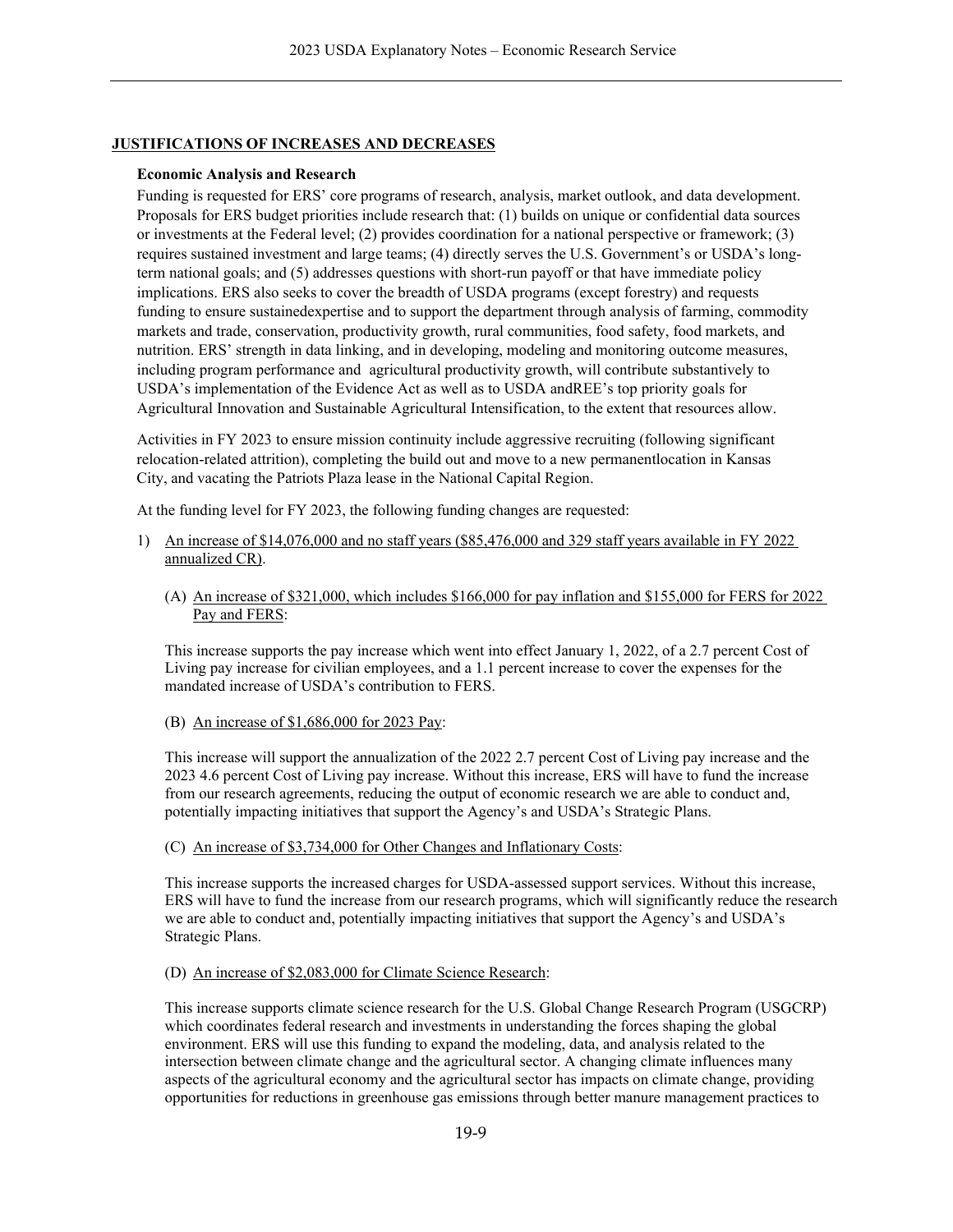changes in the use of biofuels. Additional modeling capacity is needed to better understand the ways in which these factors intersect to impact the farm economy and production. ERS will also use the additional support to enhance data collection and analysis. ERS will use the funding to support additional Survey of Irrigation Organization years (the survey was implemented as a one-time survey for 2019; additional years of data collection will allow for expanded analysis and an examination of trends in managing drought resiliency) and/or expanded sampling or survey questions through the Agricultural Resource Management Survey (ARMS) to better inform the role of conservation practices in soil health and carbon sequestration potential, impacts on farm household income due to changes in commodity rotations, and the costs of production due to different production practices in response to climate. In addition, ERS will use the funding to support additional modeling capacity, including the use of the Regional Environmental and Agricultural Programming (REAP) model to support an understanding of the ways in which U.S. agricultural production is changing as a result of climate change. Additional data collection through existing survey instruments or new ones will help better inform the role of conservation practices in soil health and carbon sequestration potential, impacts on farm household income due to changes in commodity rotations, and the costs of production due to different production practices in response to climate.

### (E) An increase of \$6,500,000 for conducting a second round of the USDA's National Household Food Purchase and Acquisition Survey (FoodAPS-2):

Primary data on the food choices of American consumers, including participants in the USDA food assistance programs and other vulnerable populations are critical for understanding the evolving dietary patterns and effectiveness and efficiency of Federal programs that address food and nutritional security and public health issues such as obesity, diabetes, and the metabolic syndrome. Yet, for over 30 years, the United States remained among a handful of developed countries that did not systematically and continually gather data on expenditures, prices, and quantities of food bought by the Nation's households. A 2020 National Research Council of the National Academies of Science committee on "*A Consumer Food Data System for 2030 and Beyond*" noted the gap and recommended several measures to strengthen the consumer data system.

The USDA's Economic Research Service (ERS) and Food Nutrition Service (FNS) took a major step to fill the gap in 2009 by initiating the *National Household Food Acquisition and Purchase Survey* (FoodAPS-1). The survey fielded in 2012 introduced many innovations and data linkages. The effort successfully produced never-before-available data on food purchase patterns of Americans, of households participating in the Supplemental Nutrition Assistance Program (SNAP), other poor and low-income households, and the factors that influence their choices.

The research from FoodAPS-1 has produced the much-needed evidence for policy and program officials on several critical areas of concern: 1) food choices and shopping behaviors of SNAP and low-income households, 2) impact of SNAP benefits on diet quality and food security of low-income households, 3) affordability of healthy diets, and 4) the role of the local food environment and other geographic factors driving food purchase and acquisition decisions of SNAP and non-SNAP households. The 2020 Committee on National Statistics report *A Consumer Food Data System for 2030 and Beyond* reviewed ERS's portfolio of consumer and food market data and recommended that FoodAPS should be conducted on a regular schedule, such as once every five years.

With this FY 2023 initiative, ERS and FNS jointly propose to field a second round of FoodAPS called FoodAPS-2. Several projects have assessed lessons learned from FoodAPS-1 to develop new data collection methodologies and contents that minimize respondent burden and improve data quality for a FoodASP-2. Examples include 12-month data collection to reduce seasonality, expanded target population to cover Alaska and Hawaii, WIC as a sampling domain leading to larger WIC sample, better identification of SNAP, WIC, and school meal program participants, and addition of new survey concepts – food pantry usage, veterans' status, online ordering. ERS in collaboration with FNS, NASS, and Census is creating a native mobile app to collect the data. The app will be field tested in FY22. With the rich data collected and linked with other data, FoodAPS-2 is uniquely positioned to provide new actionable information to policy and program officials on food and nutrition security and the drivers of the leading health problem in America today--poor diets and obesity.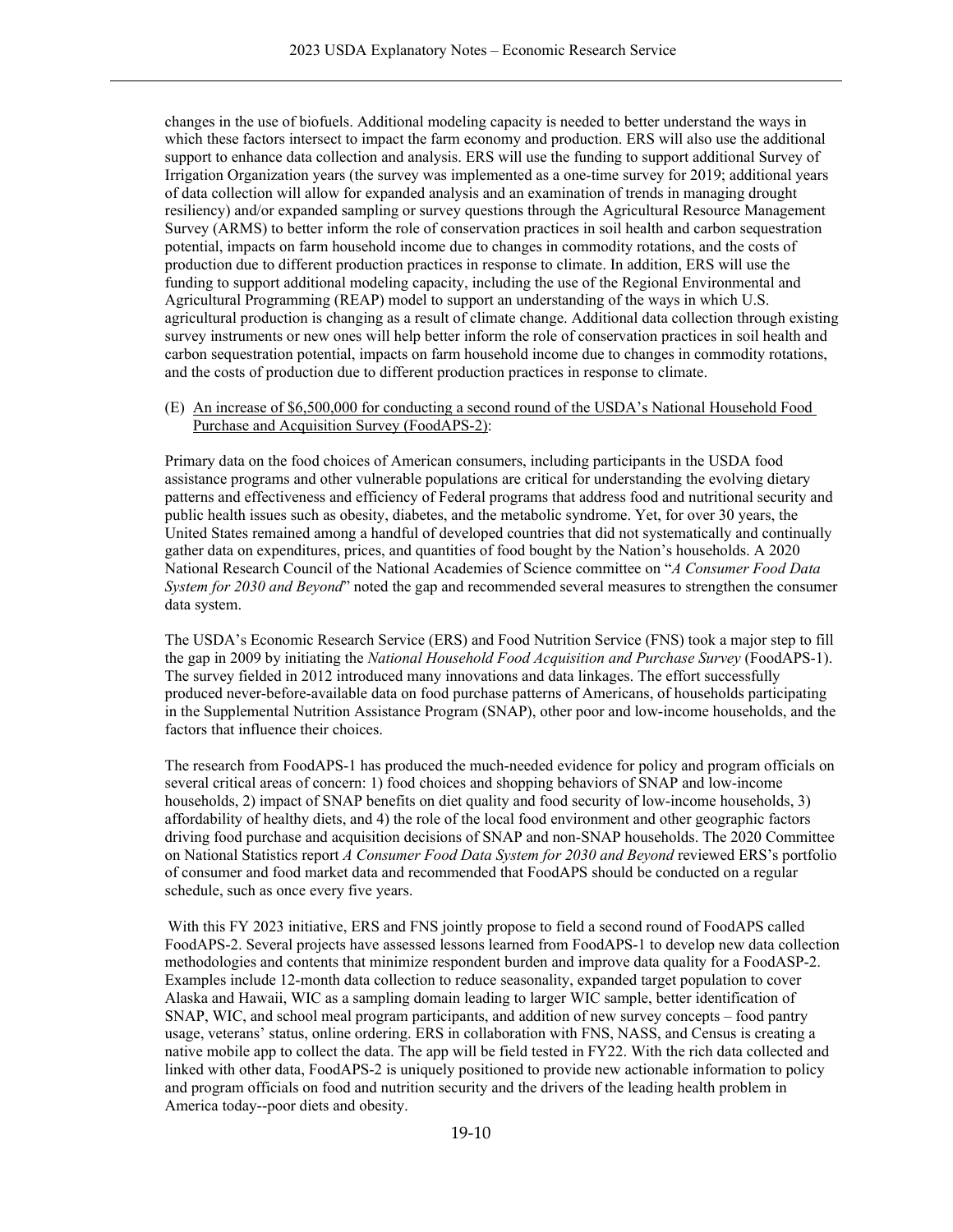ERS and FNS jointly propose to leverage the results of the Field Test (scheduled for early FY22) for a full FoodAPS-2 collection in FY23. The anticipated cost of collection for 5000 household in FY23 is \$13 million, which is split equally between ERS and FNS.

(F) A decrease of \$248,000 for funding to support the USDA Office of Chief Scientist (OCS):

ERS along with the other REE agencies have historically provided direct funding to the Office of the Chief Scientist.  In FY 2023, OCS is proposing to receive a direct appropriation which would no longer require annual agency transfers to support OCS. ARS, ERS, NASS, and NIFA are all proposing offsets to support the direct appropriation to OCS totaling \$4.95 million.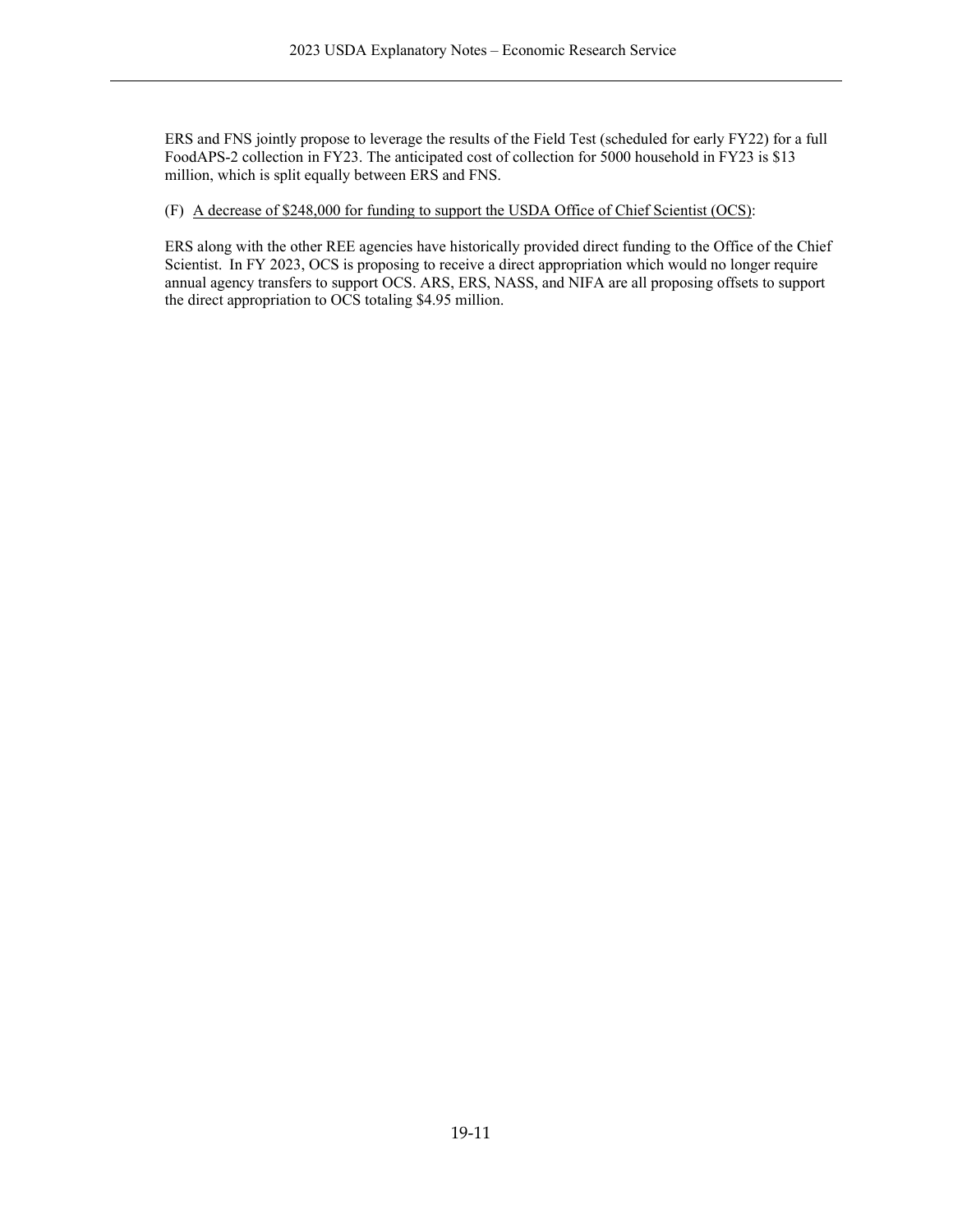# **GEOGRAPHIC BREAKDOWN OF OBLIGATIONS AND FTE**

*Table ERS-7, Geographic Breakdown of Obligations and FTE (thousands of dollars, FTE)*

| State/Territory/Country   | 2020<br><b>Actual</b>    | <b>FTE</b>                   | 2021<br><b>Enacted</b> | <b>FTE</b>               | 2022<br><b>Estimated</b> | <b>FTE</b>     | 2023<br><b>Budget</b> | <b>FTE</b> |
|---------------------------|--------------------------|------------------------------|------------------------|--------------------------|--------------------------|----------------|-----------------------|------------|
| Arizona                   | \$50                     |                              |                        |                          |                          |                |                       |            |
| California                | 893                      |                              |                        |                          |                          |                |                       |            |
| Colorado                  | 513                      |                              |                        |                          |                          |                |                       |            |
| Connecticut               | 100                      |                              |                        |                          |                          |                |                       |            |
| District of Columbia      | 42,092                   | 79                           | \$55,080               | 79                       | \$50,470                 | 79             | \$33,184              | 79         |
| Florida                   | 30                       | $\overline{\phantom{a}}$     |                        | $\overline{\phantom{0}}$ |                          | $\overline{a}$ |                       |            |
| Georgia                   | 189                      | $\overline{\phantom{a}}$     |                        | ۳                        |                          | $\overline{a}$ |                       |            |
| Idaho                     | 20                       |                              |                        |                          |                          |                |                       |            |
| Illinois                  | 6,675                    |                              |                        |                          |                          |                |                       |            |
| Indiana                   | 112                      |                              |                        |                          |                          |                |                       |            |
| Iowa                      | 50                       |                              |                        |                          |                          |                |                       |            |
| Kansas                    | 125                      | $\blacksquare$               | 2,814                  | ۳                        | 1,319                    |                |                       |            |
| Kentucky                  | 10                       | $\overline{\phantom{a}}$     |                        |                          |                          |                |                       |            |
| Louisiana                 | 102                      | ۰                            |                        |                          |                          |                |                       |            |
| Maine                     | 850                      |                              |                        |                          |                          |                |                       |            |
| Maryland                  | 9,430                    | $\qquad \qquad \blacksquare$ | 1,386                  |                          | 2,212                    |                |                       |            |
| Michigan                  | 425                      | $\overline{\phantom{a}}$     |                        |                          |                          |                |                       |            |
| Minnesota                 | 148                      |                              |                        |                          |                          |                |                       |            |
| Missouri                  | 12,467                   | 115                          | 25,941                 | 209                      | 27,905                   | 250            | 66,368                | 250        |
| Montana                   | 50                       | $\overline{\phantom{a}}$     | -                      | L,                       |                          | $\overline{a}$ | $\overline{a}$        |            |
| Nebraska                  | 200                      |                              |                        |                          |                          |                |                       |            |
| New Jersey                | 35                       | $\overline{a}$               |                        |                          |                          |                |                       |            |
| New Mexico                | 30                       |                              |                        |                          |                          |                |                       |            |
| New York                  | 1,823                    |                              |                        |                          |                          |                |                       |            |
| North Carolina            | 357                      | $\overline{\phantom{a}}$     | 2,255                  | -                        | 3,570                    |                |                       |            |
| Ohio                      | 25                       |                              |                        |                          |                          |                |                       |            |
| Pennsylvania              | 200                      |                              |                        |                          |                          |                |                       |            |
| Tennessee                 | 35                       |                              |                        |                          |                          |                |                       |            |
| Texas                     | 14                       |                              |                        |                          |                          |                |                       |            |
| Utah                      | 50                       |                              |                        |                          |                          |                |                       |            |
| Vermont                   | 28                       |                              |                        |                          |                          |                |                       |            |
| Virginia                  | 4,584                    |                              | -                      |                          | $\overline{\phantom{a}}$ |                |                       |            |
| Washington                | 60                       |                              |                        |                          |                          |                |                       |            |
| Wisconsin                 | 205                      |                              |                        |                          |                          |                |                       |            |
| Canada                    | 144                      |                              |                        |                          |                          |                |                       |            |
| United Kingdom            | 97                       |                              |                        |                          |                          |                |                       |            |
| Obligations               | 82,218                   | 194                          | 87,476                 | 288                      | 85,476                   | 329            | 99,552                | 329        |
| <b>Lapsing Balances</b>   | 3,039                    |                              |                        |                          |                          |                |                       |            |
| <b>Rescinded Balances</b> | $\overline{\phantom{0}}$ | $\overline{\phantom{a}}$     |                        |                          |                          |                |                       |            |
| Bal. Available, EOY       | 500                      |                              |                        |                          |                          |                |                       |            |
| Total, Available          | 84,757                   | 194                          | 87,476                 | 288                      | 85,476                   | 329            | 99,552                | 329        |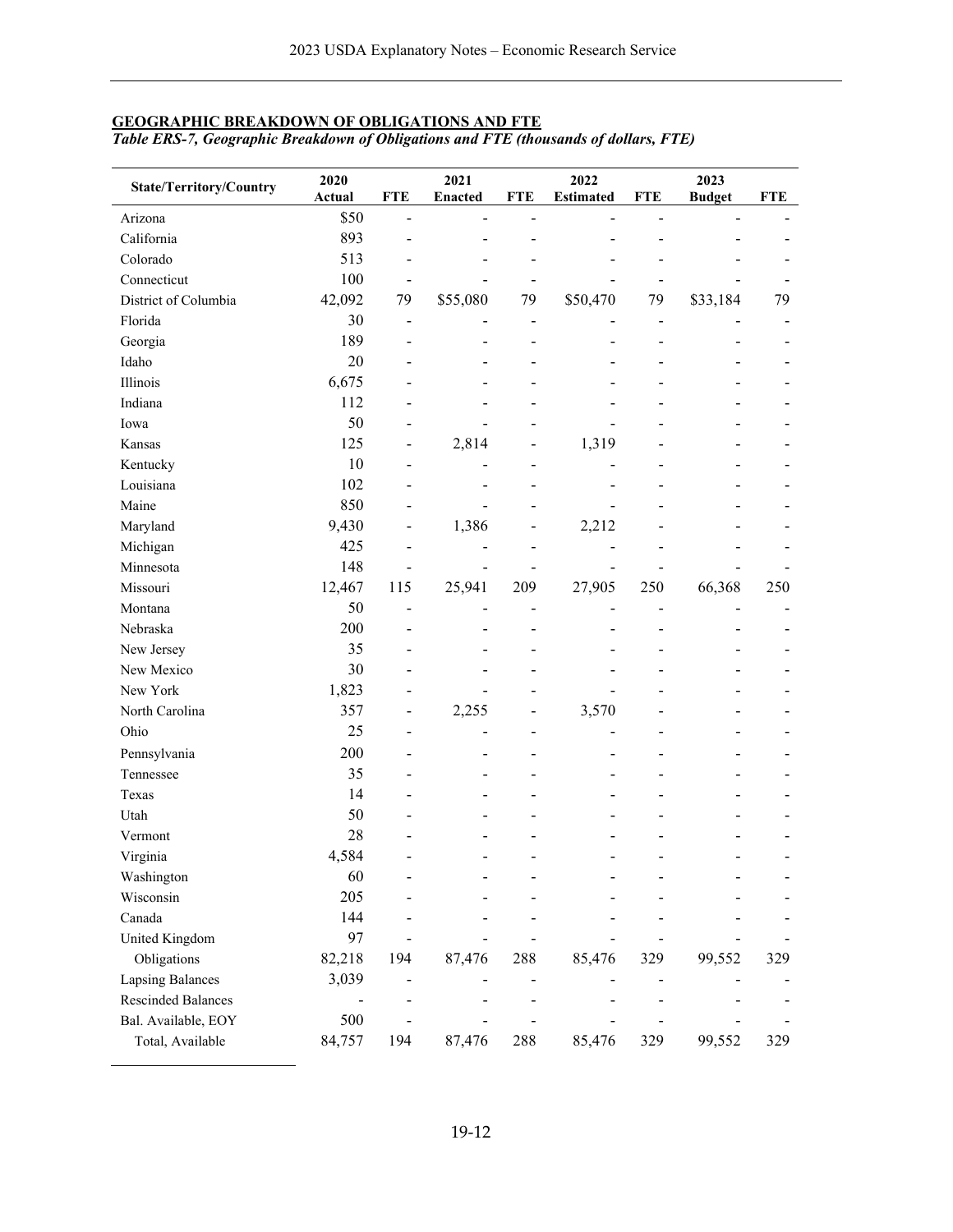# **ADVERTISING EXPENDITURES**

There are no contracts for advertising expenses to report.

# **CLASSIFICATION BY OBJECTS**

# *Table ERS-9. Classification of Objects (thousands of dollars)*

| <b>Item</b><br>No. | Item                                          | 2020<br>Actual   | 2021<br><b>Enacted</b> | 2022<br><b>Estimated</b> | 2023<br><b>Budget</b> |
|--------------------|-----------------------------------------------|------------------|------------------------|--------------------------|-----------------------|
|                    | Personnel Compensation:                       |                  |                        |                          |                       |
|                    | Washington D.C.                               | \$14,197         | \$14,339               | \$14,811                 | \$11,152              |
|                    | Personnel Compensation, Field                 | 7,941            | 19,074                 | 20,054                   | 25,140                |
| 11                 | Total personnel compensation                  | 22,138           | 33,413                 | 34,865                   | 36,292                |
| 12                 | Personal benefits                             | 8,001            | 12,029                 | 12,622                   | 13,202                |
| 13.0               | Benefits for former personnel                 | 443              | 400                    | 200                      | 200                   |
|                    | Total, personnel comp. and benefits           | 30,582           | 45,842                 | 47,687                   | 49,694                |
|                    | Other Objects:                                |                  |                        |                          |                       |
| 21.0               | Travel and transportation of persons          | 354              | 350                    | 350                      | 350                   |
| 22.0               | Transportation of things                      | 386              | 350                    | 350                      | 350                   |
| 23.1               | Rental payments to GSA                        | 5,408            | 5,609                  | 10                       | 1,000                 |
| 23.2               | Rental payments to others                     |                  |                        |                          |                       |
| 23.3               | Communications, utilities, and misc. charges  | 1,771            | 1,000                  | 1,000                    | 2,000                 |
| 24.0               | Printing and reproduction                     | 84               | 75                     | 75                       | 75                    |
| 25                 | Other contractual services                    | $\boldsymbol{0}$ | $\boldsymbol{0}$       | $\boldsymbol{0}$         | $\boldsymbol{0}$      |
| 25.1               | Advisory and assistance services              | $\boldsymbol{0}$ | $\boldsymbol{0}$       | $\boldsymbol{0}$         | $\boldsymbol{0}$      |
| 25.2               | Other services from non-Federal sources       | 16,640           | 17,259                 | 15,511                   | 24,265                |
| 25.3               | Other goods and services from Federal sources | 16,980           | 15,741                 | 17,243                   | 20,568                |
| 25.4               | Operation and maintenance of facilities       | $\boldsymbol{0}$ | 0                      | 0                        | 0                     |
| 25.5               | Research and development contracts            | 1,128            | 0                      | $\boldsymbol{0}$         | $\bf{0}$              |
| 25.7               | Operation and maintenance of equipment        | $\theta$         | $\theta$               | 0                        | $\theta$              |
| 26.0               | Supplies and materials                        | 224              | 250                    | 250                      | 250                   |
| 31.0               | Equipment                                     | 8,625            | 1,000                  | 1,000                    | 1,000                 |
| 33.0               | Investments and loans                         |                  |                        |                          |                       |
| 41.0               | Grants, subsidies, and contributions          | 36               |                        |                          |                       |
| 42.0               | Insurance Claims and Indemnities              |                  |                        |                          |                       |
|                    | Total, Other Objects                          | 51,636           | 41,634                 | 37,789                   | 49,858                |
| 99.9               | Total, new obligations                        | 82,218           | 87,476                 | 85,476                   | 99,552                |
|                    | <b>Position Data:</b>                         |                  |                        |                          |                       |
|                    | Average Salary (dollars), ES Position         | 104,000          | 108,000                | 110,700                  | 114,021               |
|                    | Average Salary (dollars), GS Position         | 27,900           | 33,187                 | 34,017                   | 35,037                |
|                    | Average Grade, GS Position                    | 9.8              | 9.9                    | 10.2                     | 10                    |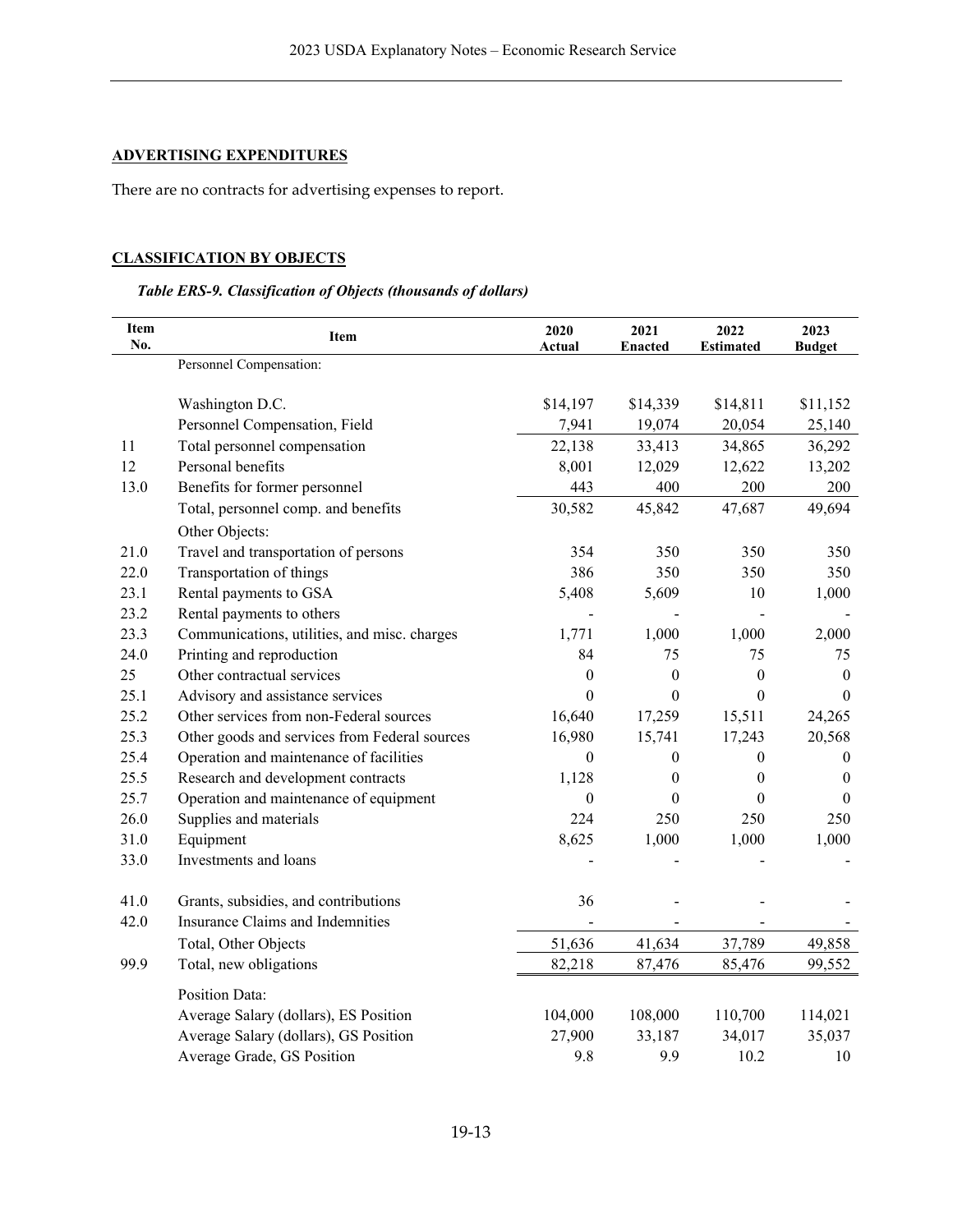### **STATUS OF PROGRAMS**

The Economic Research Service (ERS) anticipates trends and emerging issues in agriculture, food, the environment, and rural America and conducts high-quality, objective economic research to inform and enhance public and private decision making. As a Federal Statistical Agency, ERS provides timely, objective data on the well-being of America's farmers, consumers,natural resources, and rural communities.

### **Economic Research and Analysis Program**

### **Enhance competitiveness for American farms, agriculture, and rural communities**

#### Current Activities:

ERS conducts research that strengthens the understanding of American farms, the agricultural sector, and rural communities. This includes analysis of commodity markets, the competitiveness of U.S. farms at home and abroad, and the health of the rural economy. ERS research and analysis provides insights into market conditions facing U.S. agriculture, potentialavenues for innovation and market expansion, and the effects of farm policies. The agency conducts research on the effects of new agricultural technologies and practices on farm businessand sector performance as well as their implications for the changing size and organization of

U.S. farms. ERS produces USDA's estimates of farm business and farm household income andidentifies and analyzes market structure and technological developments that affect farm efficiency and profitability.

ERS research and analysis also provides insights into how the agricultural sector is evolving inboth the short and long term. ERS's ongoing Commodity Outlook and Cost of Production programs address the impacts of market factors impacting supply, demand, prices, and costs and returns of agricultural commodities.

- $\Box$  The Commodity Outlook program produces monthly outlook reports and research results forover 25 commodities, including most of the major U.S. crop, livestock, dairy, and poultry commodities. Biannual analysis is produced for over 150 additional commodities.
- $\Box$  Cost of Production analysts produce annual estimates for 12 major crop, livestock, and dairy commodities and conduct research on the factors impacting commodity costs and returns.
- $\Box$  This foundational work enables ERS to provide quick analysis for USDA leadership and Congress, and statistical data and analysis to inform decision makers in the public and private sectors.

Analysis of the major factors driving the outlook for agricultural commodity markets plays a central role in supporting USDA's World Agriculture Supply and Demand Estimates (WASDE),which serves as the benchmark for information on major global commodities. Each year ERS also coordinates the USDA's Baseline projections for U.S. and world agriculture for the coming decade. The 2020 long-term projections were presented at the 2019 USDA Agricultural OutlookForum and helped shape planning for the federal budget. The *Projections* have long supported FSA's estimation of budget costs for farm program commodities. In addition to its importance for USDA's policymakers, the annual Baseline projections report and related data products are essential references for public and private decision makers.

ERS's rural research explores how investments in businesses, communities, and people affect the capacity of rural economies to prosper in a changing global marketplace. The agency analyzes how employment opportunities, Federal policies, demographic trends, and public investment in infrastructure and technology enhance economic opportunity and quality of lifefor rural Americans.

### Recent Progress:

*Farm income indicators and forecasts measure the financial performance of the U.S. farm sector.* ERS provides authoritative information on the financial health of the farm sector, including the performance of farm businesses and well-being of farm households. In the most recent statement, ERS forecasted a 4.8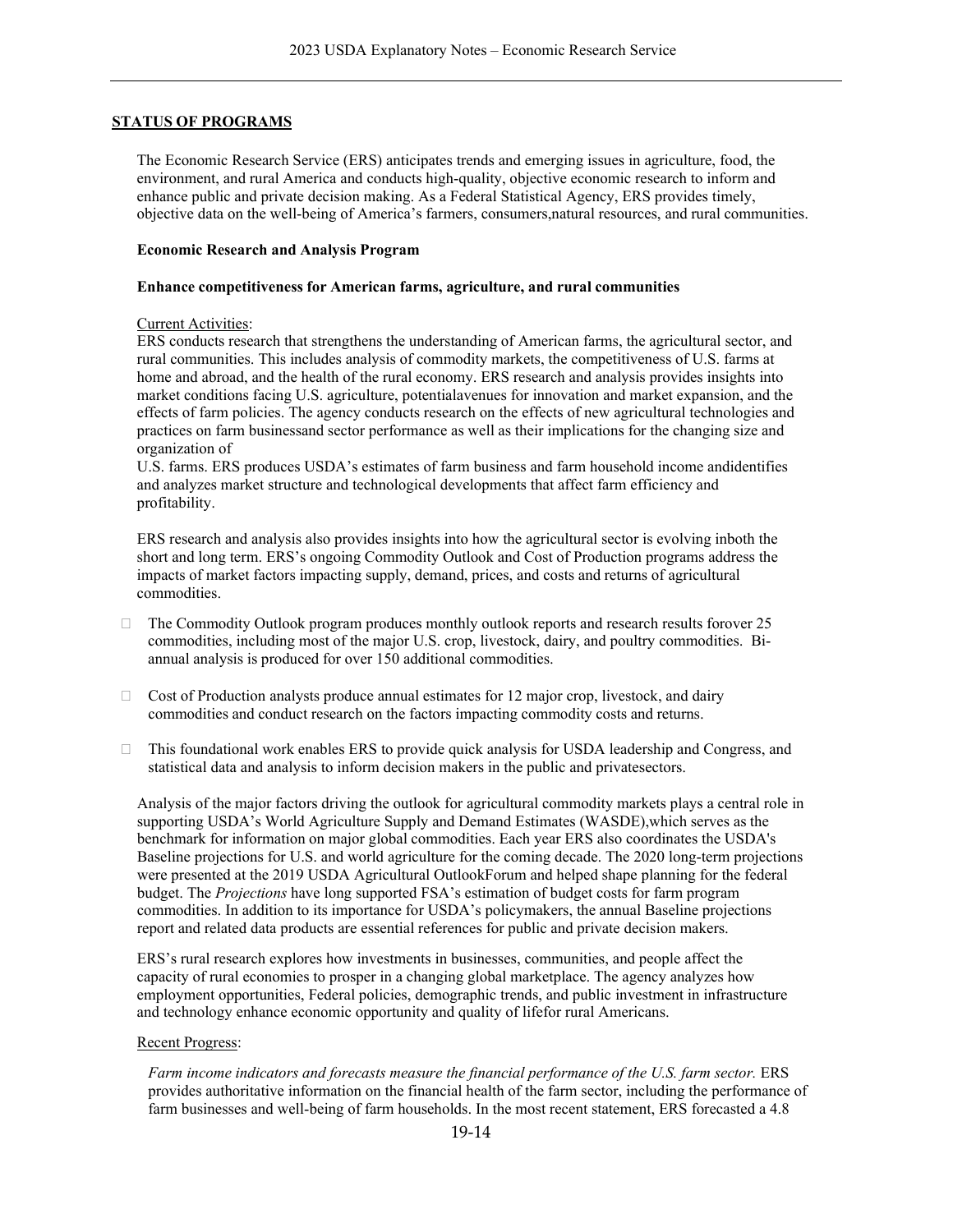percent increase in 2019 net farm income relative to 2018 estimates. Over the same time period, the median income of farm operator households is expected to increase 3.7 percent. Published three times a year, these core statistical indicators provide guidance to policy makers, lenders, commodity organizations, farmers, and others interested in the financial status of the farm economy. ERS's farm income statistics also informthe computation of agriculture's contribution to the gross domestic product for the U.S. economy in the Bureau of Economic Analysis statistics for Gross Domestic Product. In 2019, ERS briefed the Secretary of Agriculture on the findings on September 10, all USDA sub-cabinet officials on September 25, and the Assistant Secretary of Civil Rights on November 12.

*Since the end of the* Great *Recession, growth in population, employment, and per capita income have been slower in nonmetro counties than metro counties, and slowest in the most rural and remote nonmetro areas.* ERS provides up-to-date information on rural economic and demographic trends in an annual series, Rural America at a Glance. The latest report noted that nonmetropolitan America encompasses a diverse set of counties, from more urban counties with urban populations of up to 50,000 people and counties adjacent to a metro area, to completely rural counties and counties that are remote from metro areas. These areas includenearly three-fourths of the land area and 14 percent of the population of the United States.

Demographic and economic trends in nonmetro counties have been less favorable that thosein metro America, but employment has grown since 2010 in all types of nonmetro counties except the most rural and remote counties, and poverty has declined in all types of counties since 2013. The findings were communicated via a webinar and in briefings to senior USDA policy makers.

### **Protect and enhance the Nation's natural resource base and the environment**

#### Current Activities:

The ERS conservation and natural resources economics research program improves understanding of the interrelationship between agricultural production and environmental outcomes and assesses policy and program options for supporting sustainable production whileenhancing the Nation's natural resources. ERS research examines how economic incentives influence the adoption of management practices that can improve the environmental performance of agriculture and conserve scarce resources, including land, water, soil, air and biodiversity. ERS also contributes to USDA's efforts to improve the science behind Federal environmental, water and air quality regulations and programs, including insights into policy options for controlling nonpoint source pollution. ERS develops models and other analytical techniques to estimate the impacts of alternative approaches used by farmers to adapt to changing weather conditions and resource constraints as the demand for agricultural production grows. The models predict responses of farmers to USDA programs, including voluntary incentives for drought mitigation and improved soil health and nutrient management. A related area of research addresses the implications of regional drought for U.S. agriculture, including producers' production and investment decisions, and their participation in conservation and other risk-mitigating programs. ERS research on farmer responses and the implications for markets and natural resources builds on expertise in the economics of land use and land management, technology adoption, and conservation program design.

#### Recent Progress:

*A new Survey of Irrigation Organizations will provide a foundation for understanding local irrigation decisions and their impact on drought resilience.* Increasing demands for limited water resources, and concerns for agricultural drought resilience under heightened water scarcity, has prompted renewed interest in water data development at the agricultural district scale. Working with partners both inside and beyond USDA, ERS is developing a national survey of irrigation organizations to provide the first updated dataset of local water-supply management entities since the 1978 Census of Irrigation Organizations. This initiative builds on ERS research collaborations addressing regional groundwater management—including managed aquifer recharge in California's Central Valley and the Lower Mississippi alluvial aquifer, and groundwater sustainability in the High Plains. Survey findings and supporting geodatabase will inform future research efforts as well as an array of Federal and State program activities. The survey was be implemented and data collection began in FY 2021.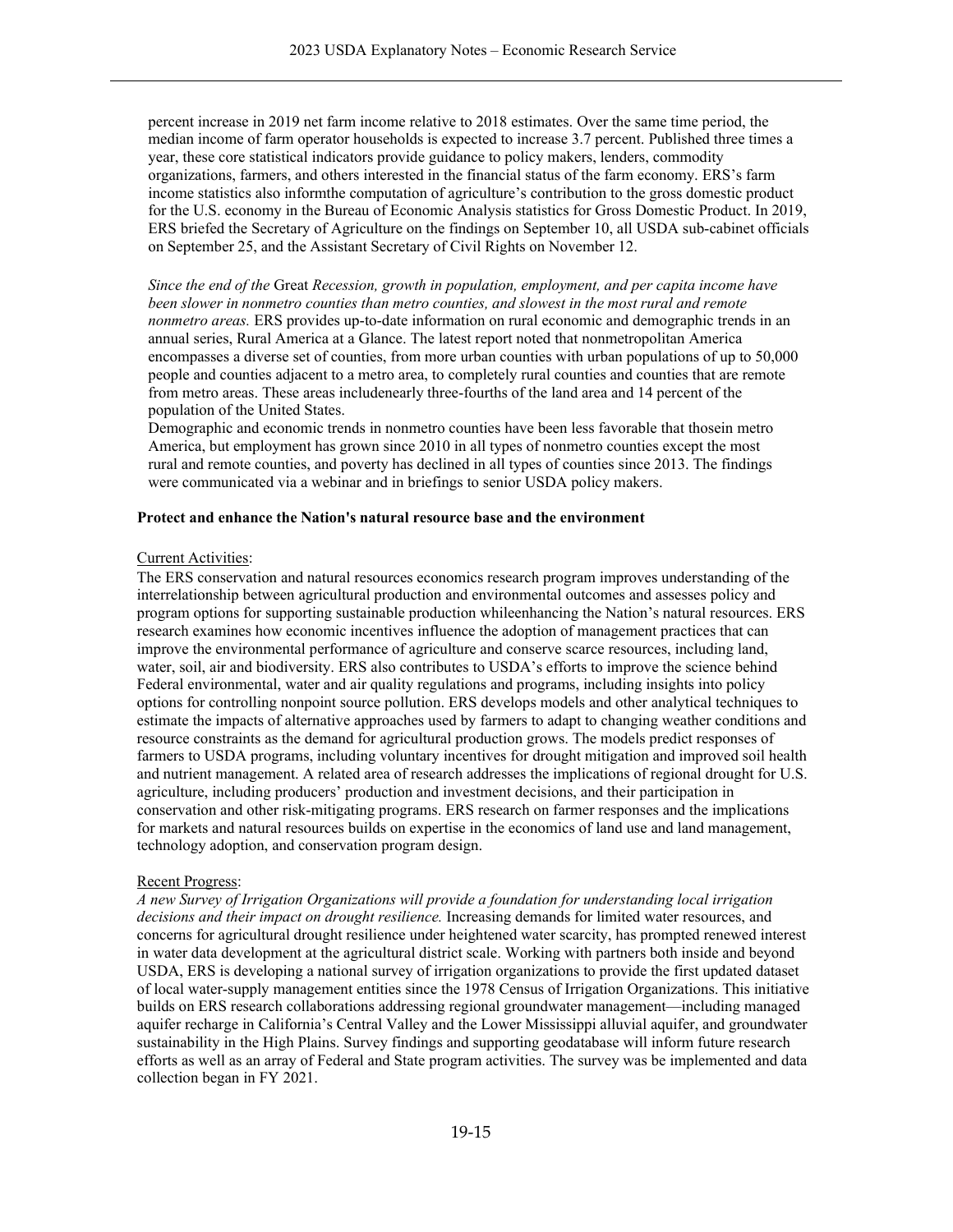*Dropped conservation contract practices are an indication of lower on-farm benefits.* USDA working lands programs have resulted in hundreds of thousands of conservation contracts; these contracts represent voluntary agreements between USDA and farmers to implement conservation practices in exchange for technical and financial assistance. Most conservation contract practices are implemented as planned. An ERS report examines the contracts of the 10 to 20 percent of the practices that are dropped to better understand program implementation. Results show that these dropped practices are more likely to yield low on- farm benefits, information which can help program managers evaluate and adjust program incentives.

### **Strengthen the international competitiveness of American agriculture**

### Current Activities:

ERS conducts research on the economic performance and competitiveness of U.S. agriculture in international markets. U.S. producers rely on export markets to sell agricultural and food products, sustain and grow revenues, and contribute to employment, particularly in rural communities. This research program examines emerging patterns of agricultural trade and theassociated economic drivers including income and population growth, and domestic and tradepolicies, and provides information on the principal underlying factors affecting U.S. and globalagricultural trade.

ERS conducts research on the state of global food security, including factors affecting food production and the ability to import food, in Africa, Asia, Latin America and the Caribbean, and the Commonwealth of Independent States. A demand driven framework is used to assessfood demand across global regions and countries, ERS informs decision makers in the United States and throughout the world with its annual assessment of international food security.

### Recent Progress:

*USDA's long-term agricultural projections suggest that in the coming decade, consumption of Mexicanand U.S. grown corn will continue to increase due to expanding livestock production in both countries.*Mexico is the largest foreign market for U.S. corn in terms of export volume and value. The North American Free Trade Agreement (NAFTA), implemented in 1994, facilitated closer integration of the U.S. and Mexican corn markets, as evidenced by rising exports to Mexico and the co-movement of U.S. and Mexican prices. Since the start of 2008, U.S. corn exports to Mexico have been free of tariff and quota restrictions due to one of NAFTA's provisions. The recently signed United States-Mexico-Canada Agreement (USMCA) would continue tariff- and quota-free trade in corn.

*Food security is projected to improve for many developing countries*. ERS publishes the *International Food Security Assessment* to inform U.S. policymakers as well as international donor organizations of the food security situation in 76 low- and middle-income countries. The report provides projections of food demand and access based on ERS's food security model, which allows for analysis of income and price changes on food security. Results were also presented in a well-received briefing to USAID and discussed by major press publications. Given projections for lower food prices and rising incomes, food security for the 76 low- and middle-income countries included is expected to improve through 2029. The share of population that is food insecure is projected to fall from 19.3 percent in 2019 to 9.2 percent in 2029. The number of food-insecure people is projected to fall markedly from 782 million to 399or a decline of 45 percent, faster than the decline in the food gap, the amount of food necessaryto allow all food-insecure people to reach the nutritional target of 2,100 calories per capita per day, indicating somewhat slower change in the intensity of food insecurity, at the aggregate level.

### **Improve the Nation's nutrition and food safety**

#### Current Activities:

ERS conducts research on the economic forces influencing consumer food choices and the effectof these choices on nutrition and health outcomes. To understand these relationships, ERS examines the interactions between factors such as food prices, grocery store accessibility, food labeling, household income, and household composition. Market and industry level factors examined include product offerings by firms, changes in store types and store formats, firm andconsumer reactions to food safety incidences, and the role of government programs and the food system as a whole in the macro-economy.